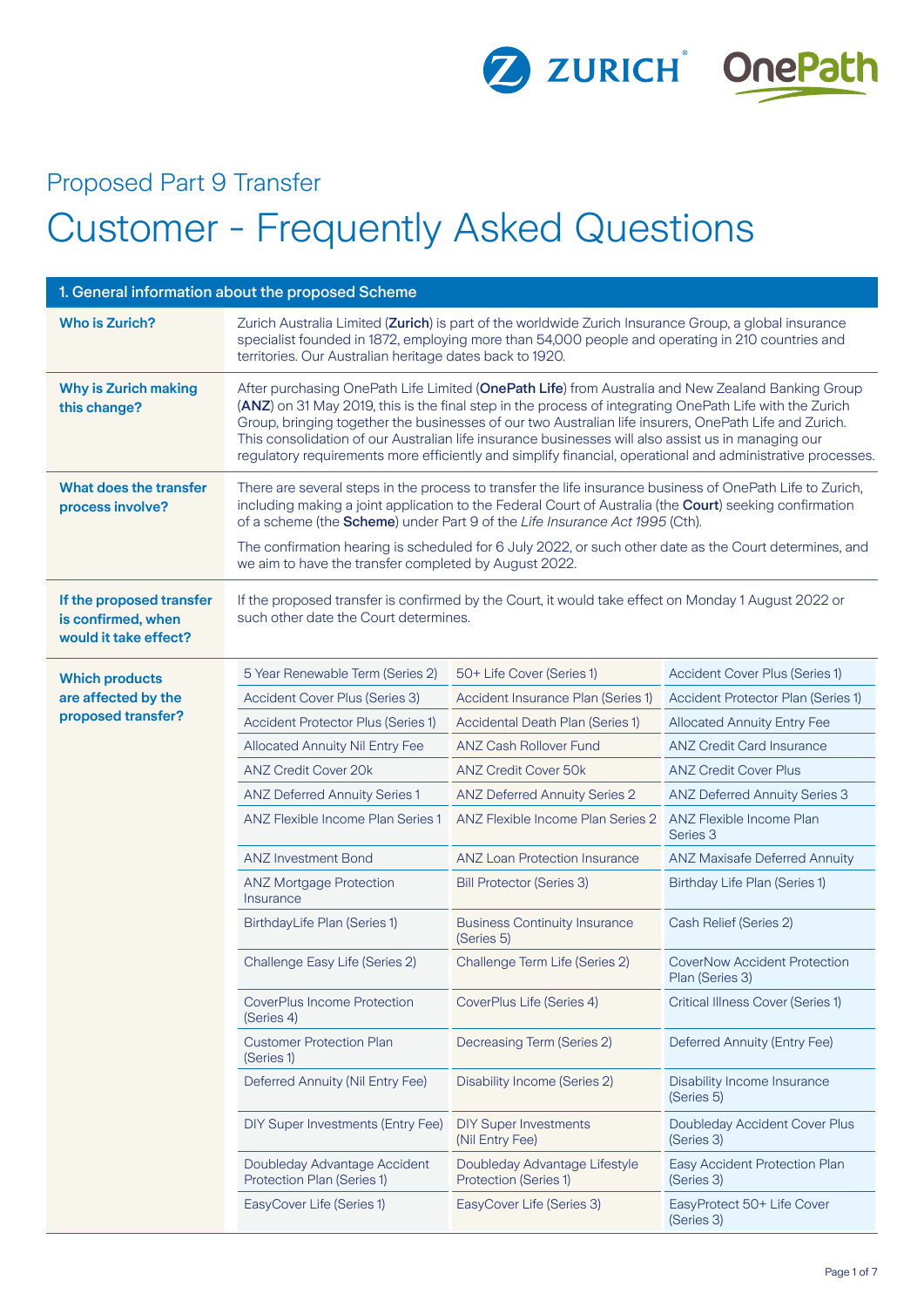## 1. General information about the proposed Scheme (cont.)

**Which products are affected by the proposed transfer? (cont.)**

| at the proposed conome (com,                              |                                                                      |                                                               |
|-----------------------------------------------------------|----------------------------------------------------------------------|---------------------------------------------------------------|
| EasyProtect Income (Series 3)                             | EasyProtect Life (Series 3)                                          | <b>EasyProtect Major Illness</b><br>(Series 3)                |
| Endowment                                                 | <b>Enhanced Income Annuity</b>                                       | Essential 2 Income Plus (Series 2)                            |
| Essential 2 Term Life (Series 2)                          | Essential 2 Trauma (Series 2)                                        | <b>Essential Accident Cover</b><br>Protection Plan (Series 3) |
| <b>Essential Death Plus (Series 2)</b>                    | <b>Essential Income 2 Basic</b><br>(Series 2)                        | <b>Essential Life (Series 2)</b>                              |
| Essential Trauma Plus (Series 2)                          | <b>Family Accident Protection Plan</b><br>(Series 3)                 | <b>Family Protection (Series 2)</b>                           |
| Farmer's AccidentPlus (Series 3)                          | <b>Flexible Retirement Annuity</b>                                   | <b>Future Plan</b>                                            |
| Group Accident Plan (Series 1)                            | Group Accident Protection Plan<br>(Series 1)                         | Group Insurance Plan (Series 1)                               |
| <b>Guaranteed Income Plan</b>                             | Hi-Flex Term (Series 2)                                              | Home Loan Protection Insurance                                |
| Home Loan Protector Plan<br>(Series 1)                    | <b>Immediate Annuity</b>                                             | Income Cover (Series 1)                                       |
| Income Cover (Series 2)                                   | Income Executive - Stepped<br>(Series 2)                             | Income Protection - Plus<br>(Series 2)                        |
| Income Protection (Series 1)                              | Income Protection (Series 2)                                         | Income Replacement Insurance<br>(Series 5)                    |
| Income Safe (Series 2)                                    | Income Safe Plus (Series 2)                                          | Income Security Plan (Series 2)                               |
| Income Start (Series 2)                                   | Income Start Two (Series 2)                                          | IncomeSure Executive (Series 2)                               |
| <b>Investment Savings Bond</b><br>(Entry Fee)             | <b>Investment Savings Bond</b><br>(Nil Entry Fee)                    | Leading Life (Series 2)                                       |
| Level Term (Series 2)                                     | Level Term Insurance Plan<br>(Series 5)                              | Life First (Series 3)                                         |
| Life Insurance (Series 1)                                 | Life Plan (Series 3)                                                 | Life Security Plan (Series 2)                                 |
| LifePromise (Series 3)                                    | LifeProtection (Series 4)                                            | Lifestyle Protection (Series 2)                               |
| Lifestyle Protection Plan (Series 1)                      | Lifestyle Protection Plan (Series 3)                                 | Lifetime Income Plan (Series 1)                               |
| Living Benefit Life Plan (Series 1)                       | LivingCover (Series 4)                                               | <b>Money Master</b>                                           |
| Mortgage Life Plan (Series 1)                             | Mortgage Protection Insurance<br>Plan (Series 1)                     | Mortgage Repayment Insurance<br>Plan (Series 1)               |
| Multicover (Series 3)                                     | Occidental IncomeSure (Series 2)                                     | Occidental Pacesetter (Series 2)                              |
| Occidental Trendsetter (Series 2)                         | OneCare and OneCare Super and<br><b>OneCare External Mastertrust</b> | Personal Investment Plan                                      |
| <b>Pooled Investment Plan</b>                             | Professionals Accident Cover Plus<br>(Series 3)                      | Professionals Critical Illness Plan<br>(Series 3)             |
| <b>Professionals Income Protection</b><br>Plan (Series 3) | Professionals Life and Living<br>Benefits Plan (Series 3)            | Professionals Life Cover Plus<br>(Series 3)                   |
| Professionals Life Plan (Series 3)                        | Professionals SelectLife Plan<br>(Series 3)                          | ProSecure Income Replacement<br>Plan (Series 3)               |
| R.A.C.V. Renewable Term (Series 2)                        | ReCover Plan (Series 3)                                              | Recover Well (Series 1)                                       |
| Recovery Cash (Series 2)                                  | Recovery Money (Series 2)                                            | Recovery Plus (Series 1)                                      |
| Recovery Plus (Series 3)                                  | Regal Level Term (Series 2)                                          | Regal Pacesetter (Series 2)                                   |
| Renewable Term Insurance<br>(Series 5)                    | <b>Retirelnvest Preferred</b><br><b>Rollover Bond</b>                | Savings Plan                                                  |
| SecureLife Plan (Series 1)                                | SecureLife Plan (Series 3)                                           | SecureLiving Plan (Series 3)                                  |
| Seniors Accident Protection Plan<br>(Series 3)            | <b>SmartCover Protection Plan</b><br>(Series 3)                      | Stand Alone Recovery (Series 2)                               |
| Term Life (Series 2)                                      | Term Life Insurance (Series 2)                                       | Term Life Insurance Plan (Series 3)                           |
| Term Life Plan (Series 1)                                 | The SureLife Plan (Series 3)                                         | Trauma Insurance (Series 5)                                   |
| Trauma Recovery Insurance<br>(Series 5)                   | Trauma Stand Alone (Series 2)                                        | Value Term Plus (Series 1)                                    |
| Whole Of Life                                             | Yearly Renewable Term<br>(Series 2)                                  |                                                               |

If you do not know if your product is affected, please contact the OnePath Life Scheme Contact Centre on 1800 161 163.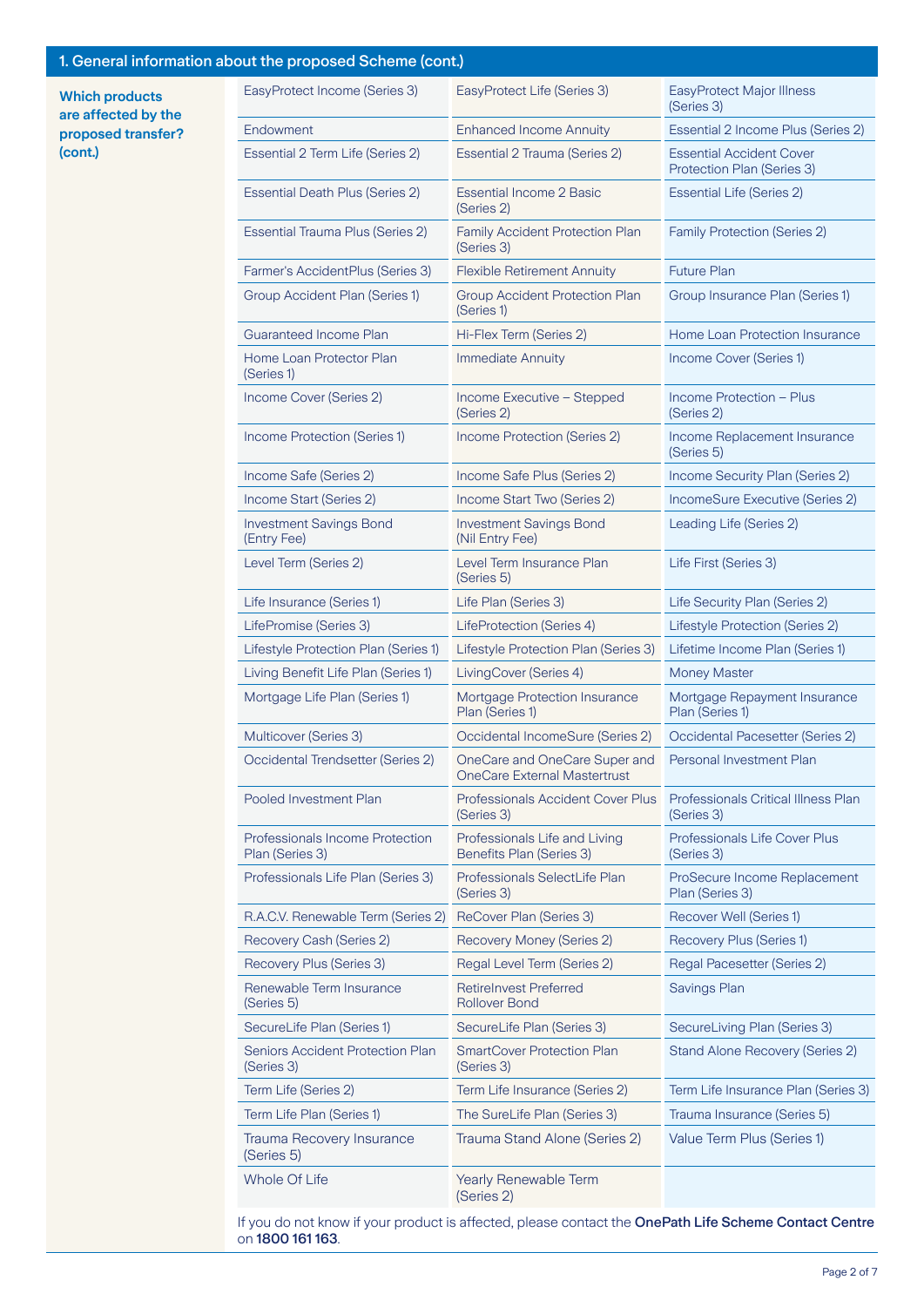## 2. Changes for policy owners

| How will I be impacted<br>by the transfer as a<br><b>OnePath Life policy</b><br>owner?                                   | If confirmed by the Court, from the Effective Date (expected to be 1 August 2022), other than a change<br>to the insurer and the statutory fund to which your policy is referable, there will be no changes to:<br>$\checkmark$ your policy terms and conditions;<br>$\checkmark$ the key features of your policy; or<br>$\checkmark$ how your policy is administered,<br>including:<br>$\checkmark$ the brand and name of your policy<br>$\checkmark$ the type and level of cover you have<br>$\checkmark$ your current payment arrangement<br>√ any Beneficiary Nomination you've made<br>✓ Customer Service contact details<br>$\checkmark$ your relationship with your adviser<br>$\checkmark$ the terms and conditions of your cover. |
|--------------------------------------------------------------------------------------------------------------------------|--------------------------------------------------------------------------------------------------------------------------------------------------------------------------------------------------------------------------------------------------------------------------------------------------------------------------------------------------------------------------------------------------------------------------------------------------------------------------------------------------------------------------------------------------------------------------------------------------------------------------------------------------------------------------------------------------------------------------------------------|
|                                                                                                                          | This means the way you're covered or amount of cover in your existing policy will not be affected.                                                                                                                                                                                                                                                                                                                                                                                                                                                                                                                                                                                                                                         |
| How will I be impacted<br>by the proposed<br>transfer as a Zurich<br>policy owner?                                       | As a Zurich policy owner, your policy will not be impacted by the proposed transfer. There will be no<br>changes to the terms and conditions of your policy as a result of the Scheme.                                                                                                                                                                                                                                                                                                                                                                                                                                                                                                                                                     |
| How will I be impacted<br>by the proposed<br>transfer as a OnePath<br><b>Custodians member?</b>                          | As a OnePath Custodians member, the terms and conditions and key features of the policy associated<br>with your account will remain unchanged.                                                                                                                                                                                                                                                                                                                                                                                                                                                                                                                                                                                             |
| Do I need to take any<br>action as a result of the<br>transfer?                                                          | OnePath Life and Zurich policy owners do not need to take any action as a result of the transfer unless<br>you wish to raise an objection to the Scheme, in which case you'll have the right to request to be heard<br>by the Court (see below for details).                                                                                                                                                                                                                                                                                                                                                                                                                                                                               |
|                                                                                                                          | Your policy terms and conditions will remain unchanged, and your policy will continue to be serviced in<br>the same way. If you wish to stay up-to-date on the progress of the transfer or read more information on<br>the Scheme, visit onepath.com.au/scheme or zurich.com.au/scheme. You can also contact us using the<br>details below should you require any further information.                                                                                                                                                                                                                                                                                                                                                     |
|                                                                                                                          | <b>OnePath Life Scheme Contact Centre</b><br>Telephone: 1800 161 163<br>Email: part9scheme@onepath.com.au                                                                                                                                                                                                                                                                                                                                                                                                                                                                                                                                                                                                                                  |
|                                                                                                                          | <b>Zurich Scheme Contact Centre</b><br>Telephone: 1800 161 164<br>Email: part9scheme@zurich.com.au                                                                                                                                                                                                                                                                                                                                                                                                                                                                                                                                                                                                                                         |
| I'm a OnePath Life<br>policy owner, if the<br>proposed transfer is<br>confirmed, will I receive<br>new policy documents? | You will not receive new policy documents if the transfer is confirmed. All policy terms and conditions will<br>remain unchanged post-transfer except that all references to OnePath Life in your Policy will be read as<br>references to Zurich and there will be a change to the statutory fund to which your policy is referable.                                                                                                                                                                                                                                                                                                                                                                                                       |
| I've just secured<br>insurance with a<br><b>OnePath Life product,</b><br>how will the proposed<br>transfer affect this?  | If the transfer is confirmed, other than a change to the insurer of your policy from OnePath Life to<br>Zurich and the statutory fund to which your policy is referable, the transfer will not impact any terms and<br>conditions of your policy and your policy will continue to be serviced in the same way.                                                                                                                                                                                                                                                                                                                                                                                                                             |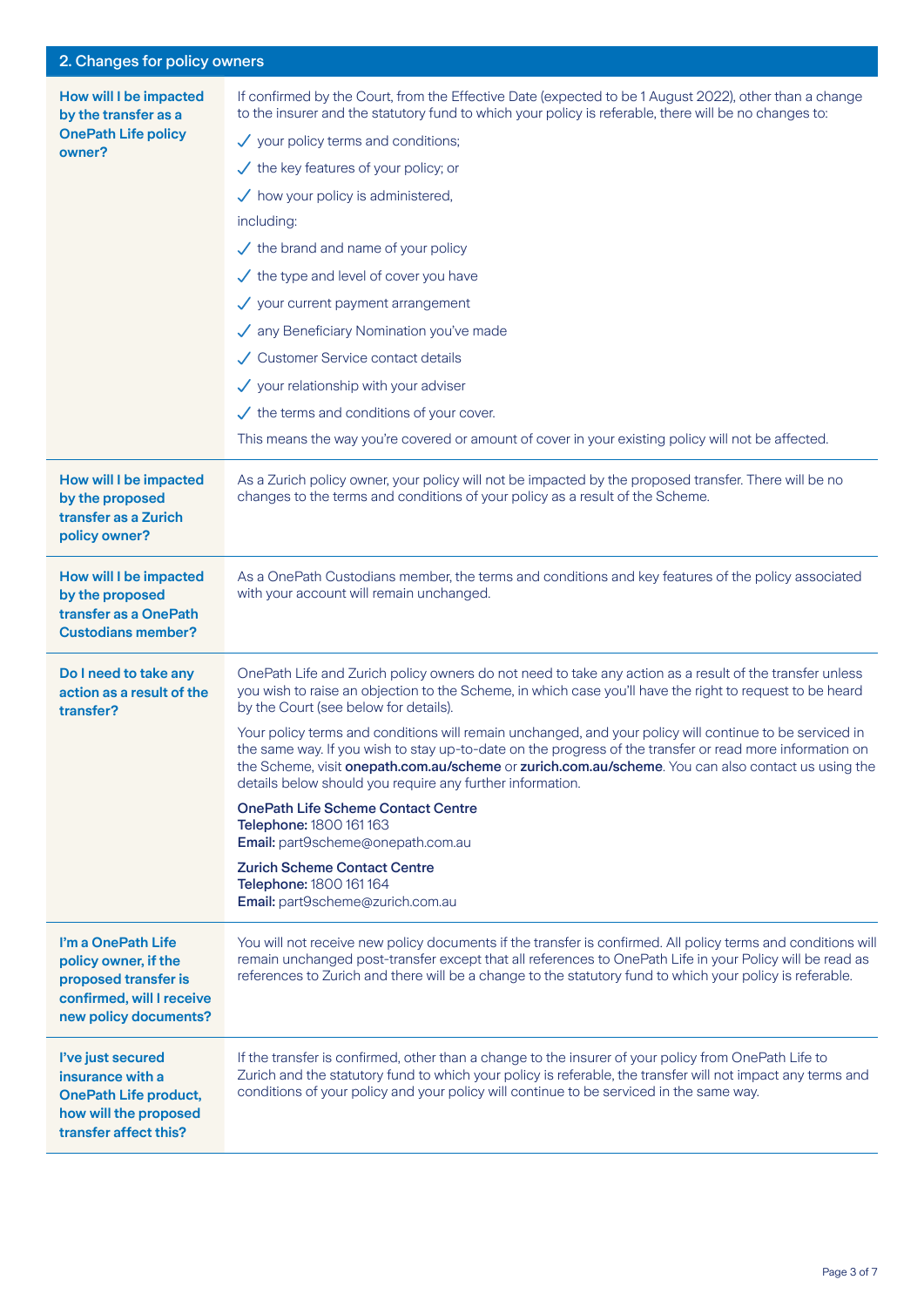| 2. Changes for policy owners (cont.)                                                                                                           |                                                                                                                                                                                                                                                                                                                                                                                                                                                                                                                                                                                                                                                                                                                                 |
|------------------------------------------------------------------------------------------------------------------------------------------------|---------------------------------------------------------------------------------------------------------------------------------------------------------------------------------------------------------------------------------------------------------------------------------------------------------------------------------------------------------------------------------------------------------------------------------------------------------------------------------------------------------------------------------------------------------------------------------------------------------------------------------------------------------------------------------------------------------------------------------|
| Will the transfer result<br>in any changes to<br>my policy fees and<br>premiums?                                                               | The transfer will not result in any changes to policy fees and premiums for either OnePath Life or<br>Zurich policy owners. Insurance pricing and fees are reviewed and adjusted on a regular basis and this<br>would continue.                                                                                                                                                                                                                                                                                                                                                                                                                                                                                                 |
| My policy is due to<br>expire soon, should<br>I renew my policy<br>now? Will my renewal<br>be affected by the<br>transfer?                     | The renewal of your policy will not be affected by the proposed transfer - you should renew your policy<br>in the usual way.<br>If you are a OnePath Life policy owner, and the transfer is confirmed:<br>$\checkmark$ policies renewed before the effective transfer date will be issued by OnePath Life and then<br>transferred to Zurich on 1 August 2022 (or such other date determined by the Court) along with all<br>other OnePath Life policies; and<br>$\checkmark$ policies renewed after 1 August 2022 will be issued by Zurich.<br>There are no additional actions that you need to undertake.                                                                                                                      |
| I'm a OnePath Life<br>policy owner and have a<br>claim that's currently in<br>progress. How will this<br>proposed transfer affect<br>my claim? | If the transfer is confirmed, any claim that has not been finalised by 1 August 2022 (or such other date<br>determined by the Court) will continue to be handled in the same way - and by the same teams - as<br>they are now. You don't need to do anything extra and you will not be required to resubmit your claim.<br>OnePath Life customers will continue to experience the same levels of service they have experienced<br>to date.                                                                                                                                                                                                                                                                                      |
| I'm a Zurich policy<br>owner and have a<br>claim that's currently in<br>progress. How will this<br>proposed transfer affect<br>my claim?       | The processing of claims will continue to be handled in the same way $-$ and by the same teams $-$ as<br>they are now. You don't need to do anything extra. Zurich customers will continue to experience the<br>same levels of service they have experienced to date.                                                                                                                                                                                                                                                                                                                                                                                                                                                           |
| 3. Policy owner rights                                                                                                                         |                                                                                                                                                                                                                                                                                                                                                                                                                                                                                                                                                                                                                                                                                                                                 |
| What are my rights<br>as a policy owner?                                                                                                       | As a OnePath Life or Zurich policy owner affected by the proposed Scheme you have the right to:<br>$\checkmark$ access or obtain a copy of the Scheme Summary, the Scheme, the Notice of Intention, the actuarial<br>report and the independent actuarial report (Scheme Documents) free of charge; and<br>$\checkmark$ attend the Court hearing and request to be heard on the application for confirmation of the Scheme<br>(see below for details).                                                                                                                                                                                                                                                                          |
| <b>Can I attend the Court</b><br>hearing?                                                                                                      | As a OnePath Life or Zurich policy owner you have the right to attend the Court hearing and request<br>to be heard by the Court about the proposed Scheme to transfer the policies of OnePath Life to Zurich.<br>A joint application by OnePath Life and Zurich for confirmation of the Scheme will be made to the Court<br>in Sydney on 6 July 2022 at 10:15am AEST, or on such other date and time as the Court appoints.<br>If you'd like to appear before the Court, it would assist if you could please contact James Beaton, at<br>MinterEllison (02 9921 8888), between 9am and 5pm (AEST), at least three business days before the<br>hearing date. MinterEllison are the law firm acting on our behalf in this matter. |
| How do I provide my<br>feedback and comments<br>about the Scheme?                                                                              | If you'd like to ask further questions or provide feedback about the proposed Scheme, you can do so<br>by calling the Scheme Contact Centre between 8:30am and 5pm (AEST) weekdays (excluding public<br>holidays) or by sending us an email, using the details below:<br><b>OnePath Life Scheme Contact Centre</b><br>Telephone: 1800 161 163<br>Email: part9scheme@onepath.com.au<br><b>Zurich Scheme Contact Centre</b><br>Telephone: 1800 161 164<br>Email: part9scheme@zurich.com.au                                                                                                                                                                                                                                        |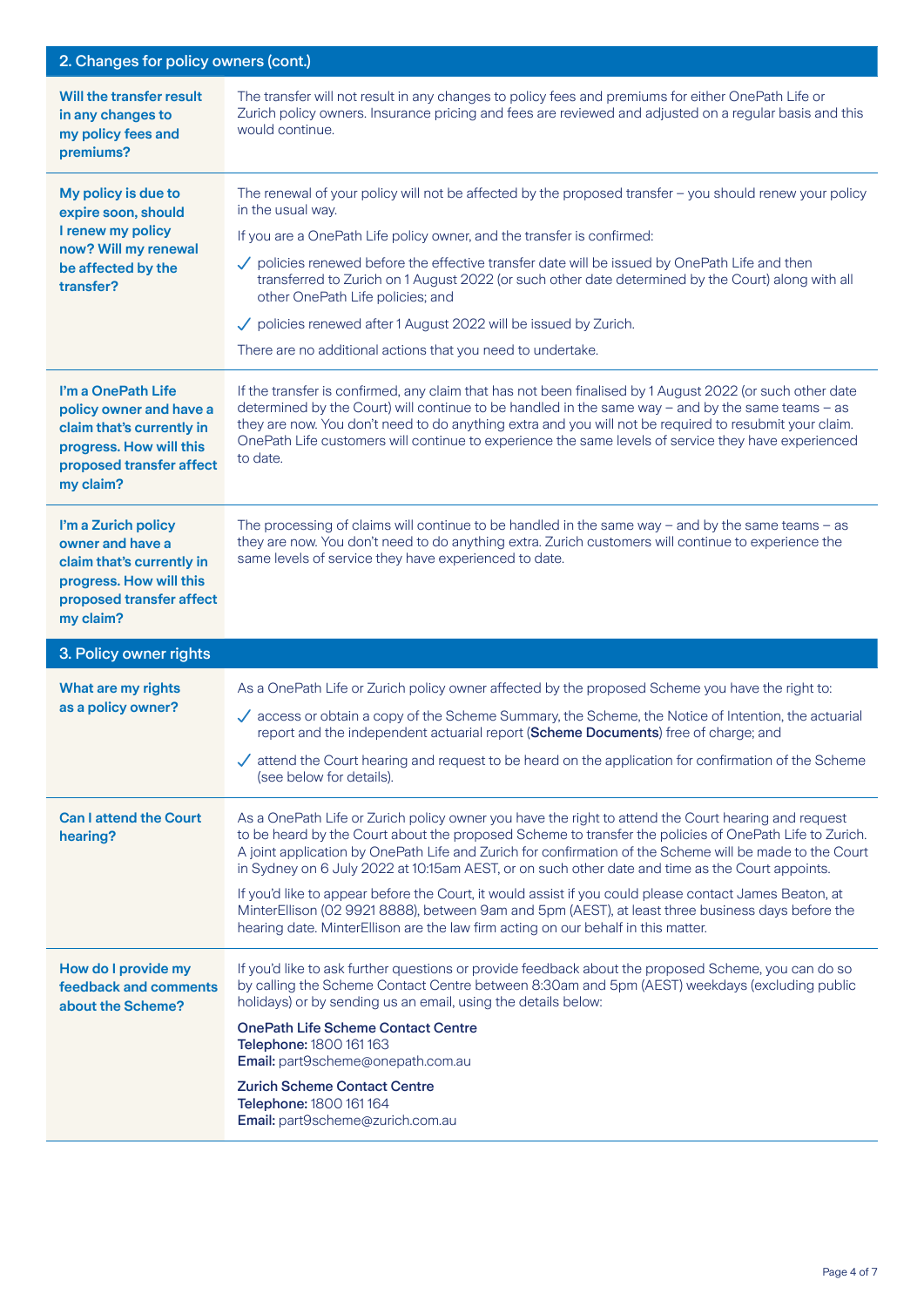| 3. Policy owner rights (cont.)                                                                      |                                                                                                                                                                                                                                                                                                                                                                                                                                                                                                                                                                                                                                                                                                                                                                                                                                                                                                                                                                           |                                                                                                                                                                                                                                                                                                                                                                                                                                                                                                                                                                                                                                                                                                                                                                                                                                                                                |
|-----------------------------------------------------------------------------------------------------|---------------------------------------------------------------------------------------------------------------------------------------------------------------------------------------------------------------------------------------------------------------------------------------------------------------------------------------------------------------------------------------------------------------------------------------------------------------------------------------------------------------------------------------------------------------------------------------------------------------------------------------------------------------------------------------------------------------------------------------------------------------------------------------------------------------------------------------------------------------------------------------------------------------------------------------------------------------------------|--------------------------------------------------------------------------------------------------------------------------------------------------------------------------------------------------------------------------------------------------------------------------------------------------------------------------------------------------------------------------------------------------------------------------------------------------------------------------------------------------------------------------------------------------------------------------------------------------------------------------------------------------------------------------------------------------------------------------------------------------------------------------------------------------------------------------------------------------------------------------------|
| How do I get a hard<br>copy of the Scheme<br><b>Documents?</b>                                      | of charge.<br><b>OnePath Life Scheme Contact Centre</b><br>Telephone: 1800 161 163<br>Email: part9scheme@onepath.com.au<br><b>Zurich Scheme Contact Centre</b><br>Telephone: 1800 161 164<br>Email: part9scheme@zurich.com.au                                                                                                                                                                                                                                                                                                                                                                                                                                                                                                                                                                                                                                                                                                                                             | You can visit onepath.com.au/scheme or zurich.com.au/scheme from 29 April 2022 to view and<br>download electronic copies of the Scheme Documents, including the Scheme, Scheme Summary and<br>actuarial reports. Alternatively, you can contact our Scheme Contact Centre, between 8:30am and<br>5pm (AEST) weekdays during the period of 29 April 2022 to 6 July 2022, to obtain hard copies free                                                                                                                                                                                                                                                                                                                                                                                                                                                                             |
| I'd like to physically<br>inspect copies of the<br><b>Scheme Documents.</b><br>Where can I do this? | The Scheme Documents will be available to download at zurich.com.au/scheme and<br>onepath.com.au/scheme from 29 April 2022.<br>and 5pm (AEST) weekdays or by sending us an email, using the details below:<br><b>OnePath Life Scheme Contact Centre</b><br>Telephone: 1800 161 163<br>Email: part9scheme@onepath.com.au<br><b>Zurich Scheme Contact Centre</b><br>Telephone: 1800 161 164<br>Email: part9scheme@zurich.com.au<br>during the period 23 May 2022 to 24 June 2022 (inclusive).<br><b>New South Wales</b><br><b>MinterEllison</b><br>Level 40, Governor Macquarie Tower<br>1 Farrer Place<br>Sydney NSW 2000<br>Queensland<br><b>MinterEllison</b><br>Level 22, Waterfront Place<br>1 Eagle Street<br>Brisbane QLD 4000<br>Western Australia<br><b>MinterEllison</b><br>Level 4, Allendale Square<br>77 St Georges Terrace<br>Perth WA 6000<br>South Australia<br><b>MinterEllison</b><br>Level 10, Grenfell Centre<br>25 Grenfell Street<br>Adelaide SA 5000 | You can also request copies of the Scheme Documents free of charge by calling us between 8:30am<br>The Scheme Documents will also be available for inspection at the following locations during the hours<br>of 9am to 5pm (local time) Monday to Friday (except public holidays in the relevant State or Territory)<br>You can also request a free copy of the Scheme Documents at these locations during these times.<br><b>Victoria</b><br><b>MinterEllison</b><br>Level 20, Collins Arch<br>447 Collins Street<br>Melbourne VIC 3000<br><b>Australian Capital Territory</b><br><b>MinterEllison</b><br><b>Constitution Place</b><br>1 Constitution Avenue<br>Canberra City ACT 2601<br><b>Northern Territory</b><br>MinterEllison<br>Level 1, 60 Smith Street<br>Darwin NT 0800<br><b>Tasmania</b><br>Dobson Mitchell & Allport<br>59 Harrington Street<br>Hobart TAS 7000 |
| Are these sites easy<br>to access?                                                                  | buildings also have a concierge service to assist anyone attending in person.<br>All locations are in the CBD of the capital city in each state or territory and can be reached by<br>public transport.                                                                                                                                                                                                                                                                                                                                                                                                                                                                                                                                                                                                                                                                                                                                                                   | All buildings are modern high-rise buildings with alternate access and lifts as required. The exceptions<br>are Hobart which is on the ground floor and Darwin which is on the first floor but has a lift. Most                                                                                                                                                                                                                                                                                                                                                                                                                                                                                                                                                                                                                                                                |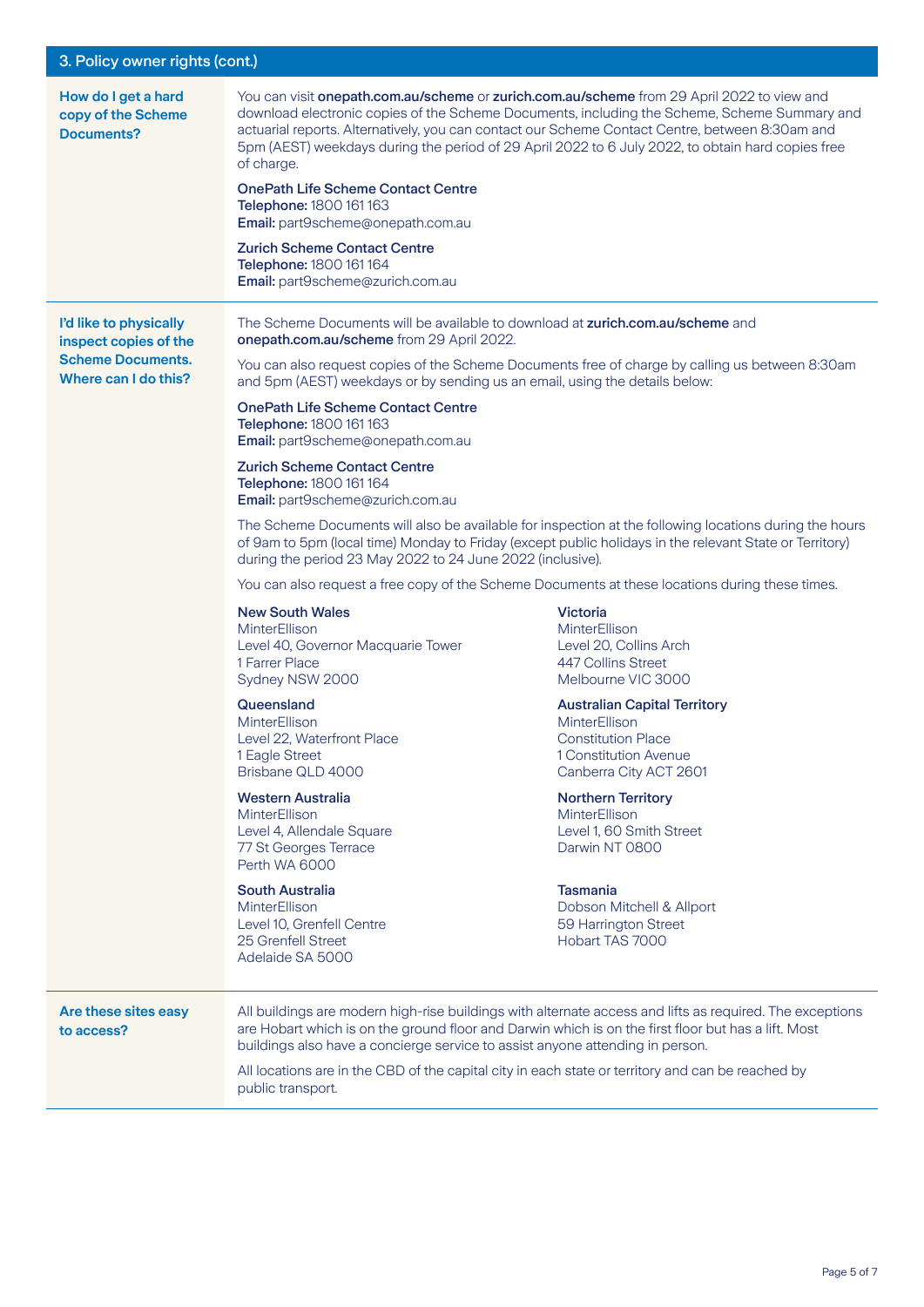## 4. Members of OnePath Life group policies

| I'm a member of an<br><b>OnePath Life group</b><br>policy, how does this<br>change affect me?                                               | Other than a change to the insurer and the statutory fund to which your group plan is referable, there will<br>be no changes to:                                                                                                                                                                                                                                                                                                                                 |
|---------------------------------------------------------------------------------------------------------------------------------------------|------------------------------------------------------------------------------------------------------------------------------------------------------------------------------------------------------------------------------------------------------------------------------------------------------------------------------------------------------------------------------------------------------------------------------------------------------------------|
|                                                                                                                                             | $\checkmark$ your policy terms and conditions;                                                                                                                                                                                                                                                                                                                                                                                                                   |
|                                                                                                                                             | $\checkmark$ the key features of your policy; or                                                                                                                                                                                                                                                                                                                                                                                                                 |
|                                                                                                                                             | $\checkmark$ how your plan is administered,                                                                                                                                                                                                                                                                                                                                                                                                                      |
|                                                                                                                                             | including:                                                                                                                                                                                                                                                                                                                                                                                                                                                       |
|                                                                                                                                             | $\checkmark$ the brand and name of your policy                                                                                                                                                                                                                                                                                                                                                                                                                   |
|                                                                                                                                             | $\checkmark$ the type and level of cover you have                                                                                                                                                                                                                                                                                                                                                                                                                |
|                                                                                                                                             | $\checkmark$ your current payment arrangement                                                                                                                                                                                                                                                                                                                                                                                                                    |
|                                                                                                                                             | √ any Beneficiary Nomination you've made                                                                                                                                                                                                                                                                                                                                                                                                                         |
|                                                                                                                                             | ✓ Customer Service contact details                                                                                                                                                                                                                                                                                                                                                                                                                               |
|                                                                                                                                             | $\checkmark$ your relationship with your adviser                                                                                                                                                                                                                                                                                                                                                                                                                 |
|                                                                                                                                             | $\checkmark$ the terms and conditions of your cover.                                                                                                                                                                                                                                                                                                                                                                                                             |
|                                                                                                                                             | The owner of the group plan will notify you about the transfer.                                                                                                                                                                                                                                                                                                                                                                                                  |
| <b>Do members of OnePath</b><br><b>Life group policies</b><br>receive a notification<br>letter and Scheme<br><b>Summary?</b>                | As a member of a group policy, you will receive notification of the Scheme from the trustee or group<br>owner. This notification may be on their website or in the annual statement issued by them.                                                                                                                                                                                                                                                              |
|                                                                                                                                             | The Scheme Documents will be available to download at zurich.com.au/scheme and<br>onepath.com.au/scheme from 29 April 2022.                                                                                                                                                                                                                                                                                                                                      |
| 5. Notification about the proposed transfer                                                                                                 |                                                                                                                                                                                                                                                                                                                                                                                                                                                                  |
| I am a OnePath Life<br>policy owner and<br>I haven't received a<br>copy of the notification<br>letter and/or Scheme<br><b>Summary. Why?</b> | OnePath Life policy owners can expect to receive a notification letter or email, with access to the<br>Scheme Summary between 2 May 2022 and 6 June 2022. If you have not received your communication<br>by 6 June, please call the OnePath Life Scheme Contact Centre on 1800 161 163 between 8:30am and<br>5pm (AEST) weekdays or email part9scheme@onepath.com.au, and we can send you a copy of the<br>notification letter/email and Scheme Summary.         |
| I am a Zurich policy<br>owner, why didn't<br>I receive a notification<br>letter and Scheme<br>Summary?                                      | Zurich policy owners are not required to be given a direct notification letter/email and Scheme Summary<br>as the Court has made orders to dispense with this requirement on condition that we take a number of<br>other actions to bring the scheme to the attention of affected policy owners. Zurich customers can learn<br>more about the transfer at zurich.com.au/scheme, and access the Scheme Documents free of charge,<br>including the Scheme Summary. |